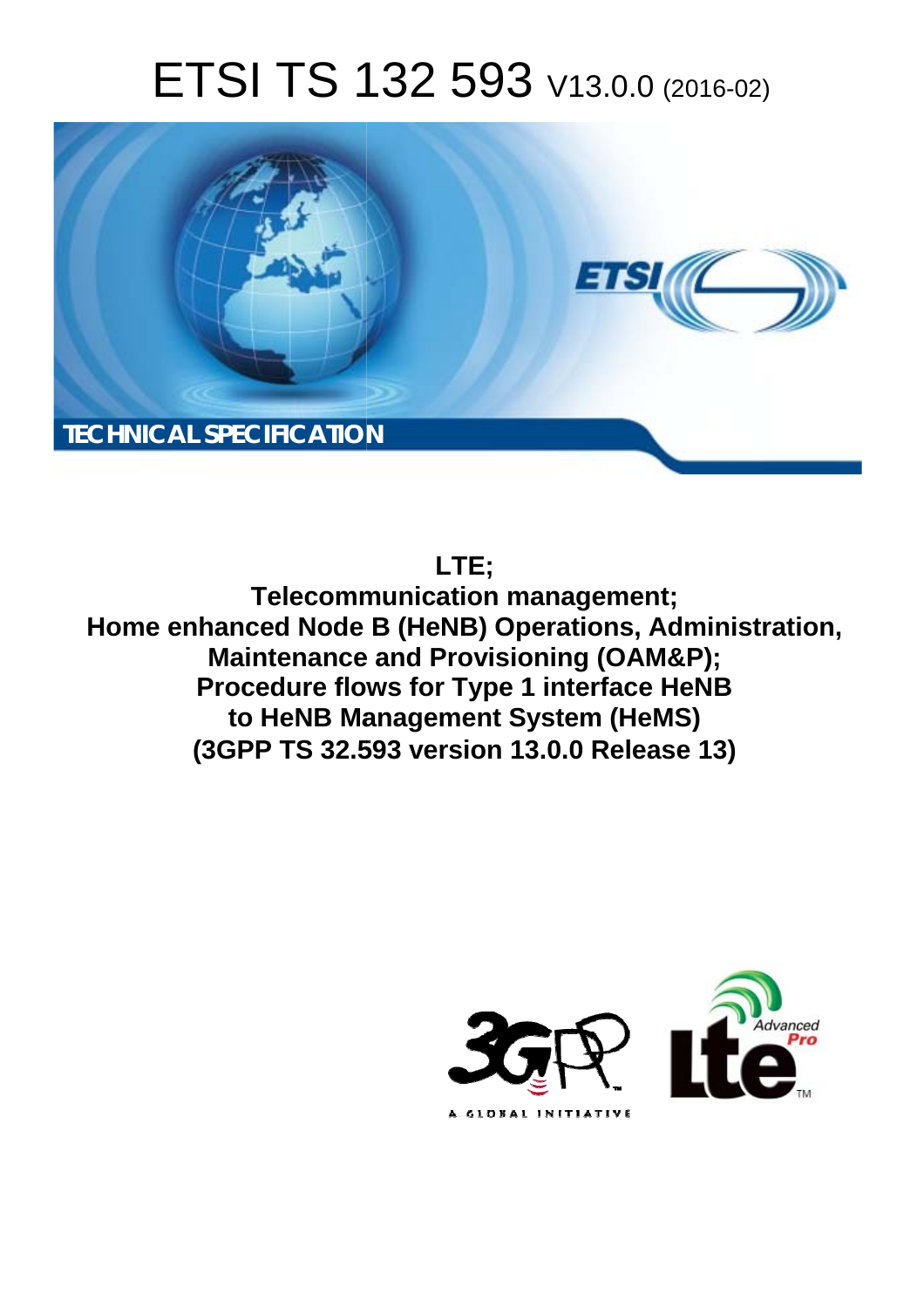Reference RTS/TSGS-0532593vd00

Keywords

 $\overline{1}$ 

#### *ETSI*

#### 650 Route des Lucioles F-06921 Sophia Antipolis Cedex - FRANCE

Tel.: +33 4 92 94 42 00 Fax: +33 4 93 65 47 16

Siret N° 348 623 562 00017 - NAF 742 C Association à but non lucratif enregistrée à la Sous-Préfecture de Grasse (06) N° 7803/88

#### *Important notice*

The present document can be downloaded from: <http://www.etsi.org/standards-search>

The present document may be made available in electronic versions and/or in print. The content of any electronic and/or print versions of the present document shall not be modified without the prior written authorization of ETSI. In case of any existing or perceived difference in contents between such versions and/or in print, the only prevailing document is the print of the Portable Document Format (PDF) version kept on a specific network drive within ETSI Secretariat.

Users of the present document should be aware that the document may be subject to revision or change of status. Information on the current status of this and other ETSI documents is available at <http://portal.etsi.org/tb/status/status.asp>

If you find errors in the present document, please send your comment to one of the following services: <https://portal.etsi.org/People/CommiteeSupportStaff.aspx>

#### *Copyright Notification*

No part may be reproduced or utilized in any form or by any means, electronic or mechanical, including photocopying and microfilm except as authorized by written permission of ETSI.

The content of the PDF version shall not be modified without the written authorization of ETSI. The copyright and the foregoing restriction extend to reproduction in all media.

> © European Telecommunications Standards Institute 2016. All rights reserved.

**DECT**TM, **PLUGTESTS**TM, **UMTS**TM and the ETSI logo are Trade Marks of ETSI registered for the benefit of its Members. **3GPP**TM and **LTE**™ are Trade Marks of ETSI registered for the benefit of its Members and of the 3GPP Organizational Partners.

**GSM**® and the GSM logo are Trade Marks registered and owned by the GSM Association.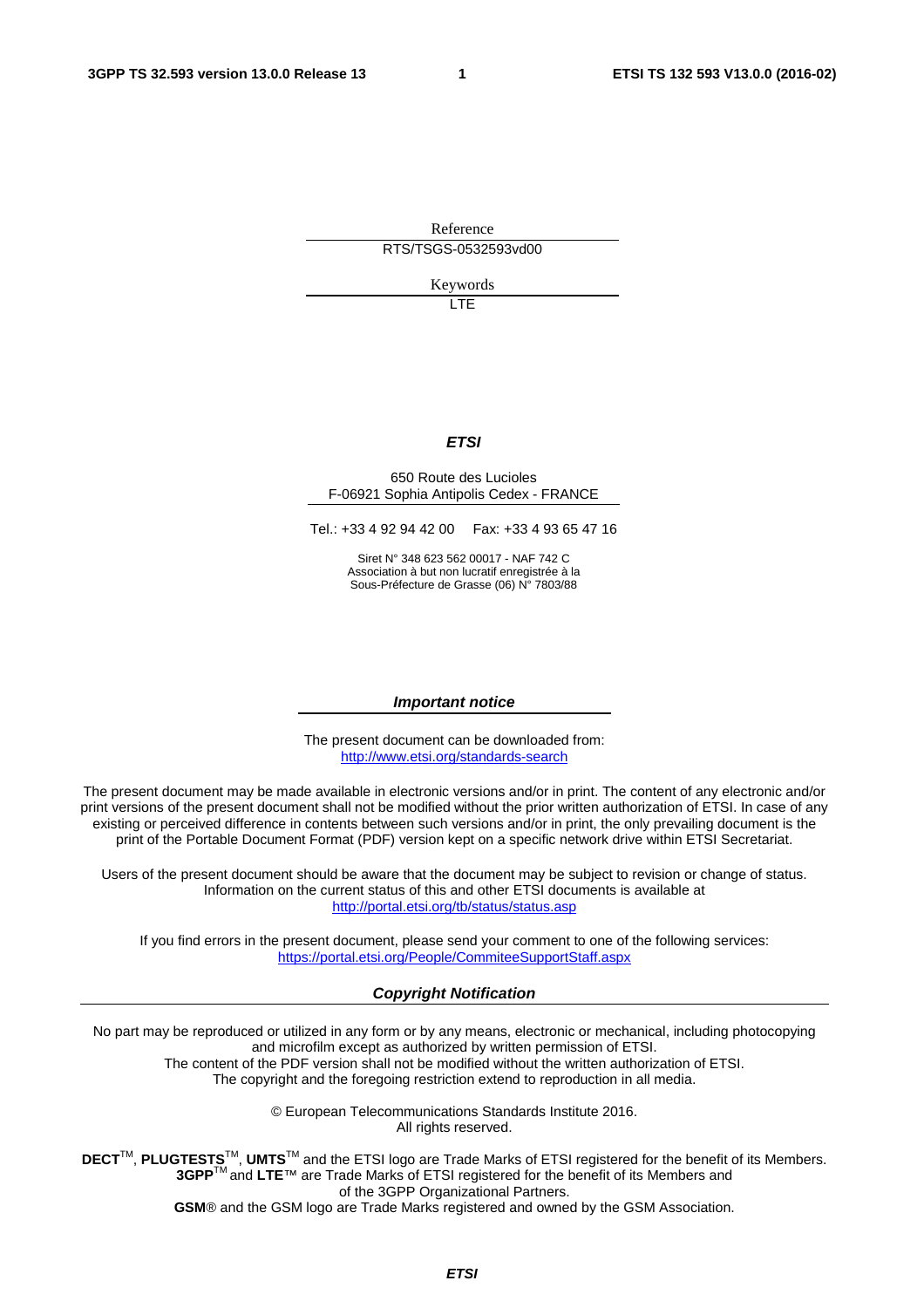# Intellectual Property Rights

IPRs essential or potentially essential to the present document may have been declared to ETSI. The information pertaining to these essential IPRs, if any, is publicly available for **ETSI members and non-members**, and can be found in ETSI SR 000 314: *"Intellectual Property Rights (IPRs); Essential, or potentially Essential, IPRs notified to ETSI in respect of ETSI standards"*, which is available from the ETSI Secretariat. Latest updates are available on the ETSI Web server [\(https://ipr.etsi.org/\)](https://ipr.etsi.org/).

Pursuant to the ETSI IPR Policy, no investigation, including IPR searches, has been carried out by ETSI. No guarantee can be given as to the existence of other IPRs not referenced in ETSI SR 000 314 (or the updates on the ETSI Web server) which are, or may be, or may become, essential to the present document.

## Foreword

This Technical Specification (TS) has been produced by ETSI 3rd Generation Partnership Project (3GPP).

The present document may refer to technical specifications or reports using their 3GPP identities, UMTS identities or GSM identities. These should be interpreted as being references to the corresponding ETSI deliverables.

The cross reference between GSM, UMTS, 3GPP and ETSI identities can be found under [http://webapp.etsi.org/key/queryform.asp.](http://webapp.etsi.org/key/queryform.asp)

# Modal verbs terminology

In the present document "**shall**", "**shall not**", "**should**", "**should not**", "**may**", "**need not**", "**will**", "**will not**", "**can**" and "**cannot**" are to be interpreted as described in clause 3.2 of the [ETSI Drafting Rules](http://portal.etsi.org/Help/editHelp!/Howtostart/ETSIDraftingRules.aspx) (Verbal forms for the expression of provisions).

"**must**" and "**must not**" are **NOT** allowed in ETSI deliverables except when used in direct citation.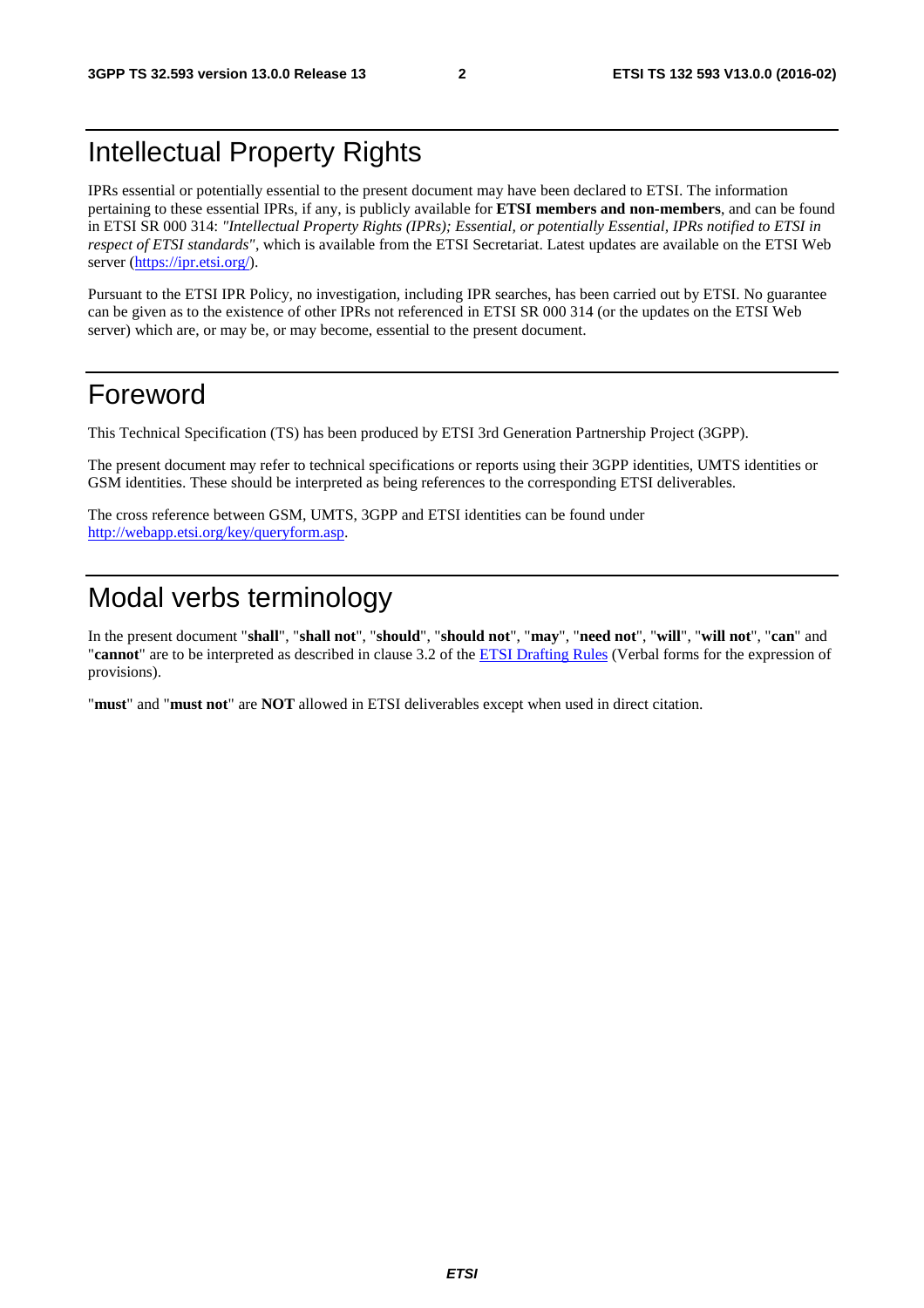$\mathbf{3}$ 

# Contents

| <b>Annex A (informative):</b>                                                                          |  |  |  |  |  |  |  |
|--------------------------------------------------------------------------------------------------------|--|--|--|--|--|--|--|
|                                                                                                        |  |  |  |  |  |  |  |
| 5.4.2                                                                                                  |  |  |  |  |  |  |  |
| 5.4.1                                                                                                  |  |  |  |  |  |  |  |
| 5.4                                                                                                    |  |  |  |  |  |  |  |
| Alarm reporting procedure for expedited and queued alarms (by RPC method)16<br>5.3.2                   |  |  |  |  |  |  |  |
| 5.3<br>5.3.1                                                                                           |  |  |  |  |  |  |  |
| IPSec tunnel IP address change notification procedure (Conditional Mandatory) 15<br>5.2.4              |  |  |  |  |  |  |  |
| 5.2.3                                                                                                  |  |  |  |  |  |  |  |
| 5.2.2                                                                                                  |  |  |  |  |  |  |  |
| 5.2.1                                                                                                  |  |  |  |  |  |  |  |
| 5.2                                                                                                    |  |  |  |  |  |  |  |
| 5.1.3                                                                                                  |  |  |  |  |  |  |  |
|                                                                                                        |  |  |  |  |  |  |  |
| Serving HeMS discovery via Initial HeMS accessible on the public internet (Conditional<br>5.1.2.3      |  |  |  |  |  |  |  |
|                                                                                                        |  |  |  |  |  |  |  |
| Serving HeMS Discovery via Initial HeMS accessible inside operator"s private secure network<br>5.1.2.2 |  |  |  |  |  |  |  |
| 5.1.2.1                                                                                                |  |  |  |  |  |  |  |
| 5.1.2                                                                                                  |  |  |  |  |  |  |  |
| 5.1.1                                                                                                  |  |  |  |  |  |  |  |
| 5.1                                                                                                    |  |  |  |  |  |  |  |
| 5                                                                                                      |  |  |  |  |  |  |  |
|                                                                                                        |  |  |  |  |  |  |  |
| 4.2.4                                                                                                  |  |  |  |  |  |  |  |
| 4.2.3.2                                                                                                |  |  |  |  |  |  |  |
| 4.2.3.1                                                                                                |  |  |  |  |  |  |  |
| 4.2.2<br>4.2.3                                                                                         |  |  |  |  |  |  |  |
| 4.2.1.2                                                                                                |  |  |  |  |  |  |  |
| 4.2.1.1                                                                                                |  |  |  |  |  |  |  |
| 4.2.1                                                                                                  |  |  |  |  |  |  |  |
| 4.2                                                                                                    |  |  |  |  |  |  |  |
| 4.1.1                                                                                                  |  |  |  |  |  |  |  |
| 4.1                                                                                                    |  |  |  |  |  |  |  |
| 4                                                                                                      |  |  |  |  |  |  |  |
|                                                                                                        |  |  |  |  |  |  |  |
| 3.2                                                                                                    |  |  |  |  |  |  |  |
| 3.1                                                                                                    |  |  |  |  |  |  |  |
| 3                                                                                                      |  |  |  |  |  |  |  |
| 2                                                                                                      |  |  |  |  |  |  |  |
|                                                                                                        |  |  |  |  |  |  |  |
| 1                                                                                                      |  |  |  |  |  |  |  |
|                                                                                                        |  |  |  |  |  |  |  |
|                                                                                                        |  |  |  |  |  |  |  |
|                                                                                                        |  |  |  |  |  |  |  |
|                                                                                                        |  |  |  |  |  |  |  |
|                                                                                                        |  |  |  |  |  |  |  |
|                                                                                                        |  |  |  |  |  |  |  |
|                                                                                                        |  |  |  |  |  |  |  |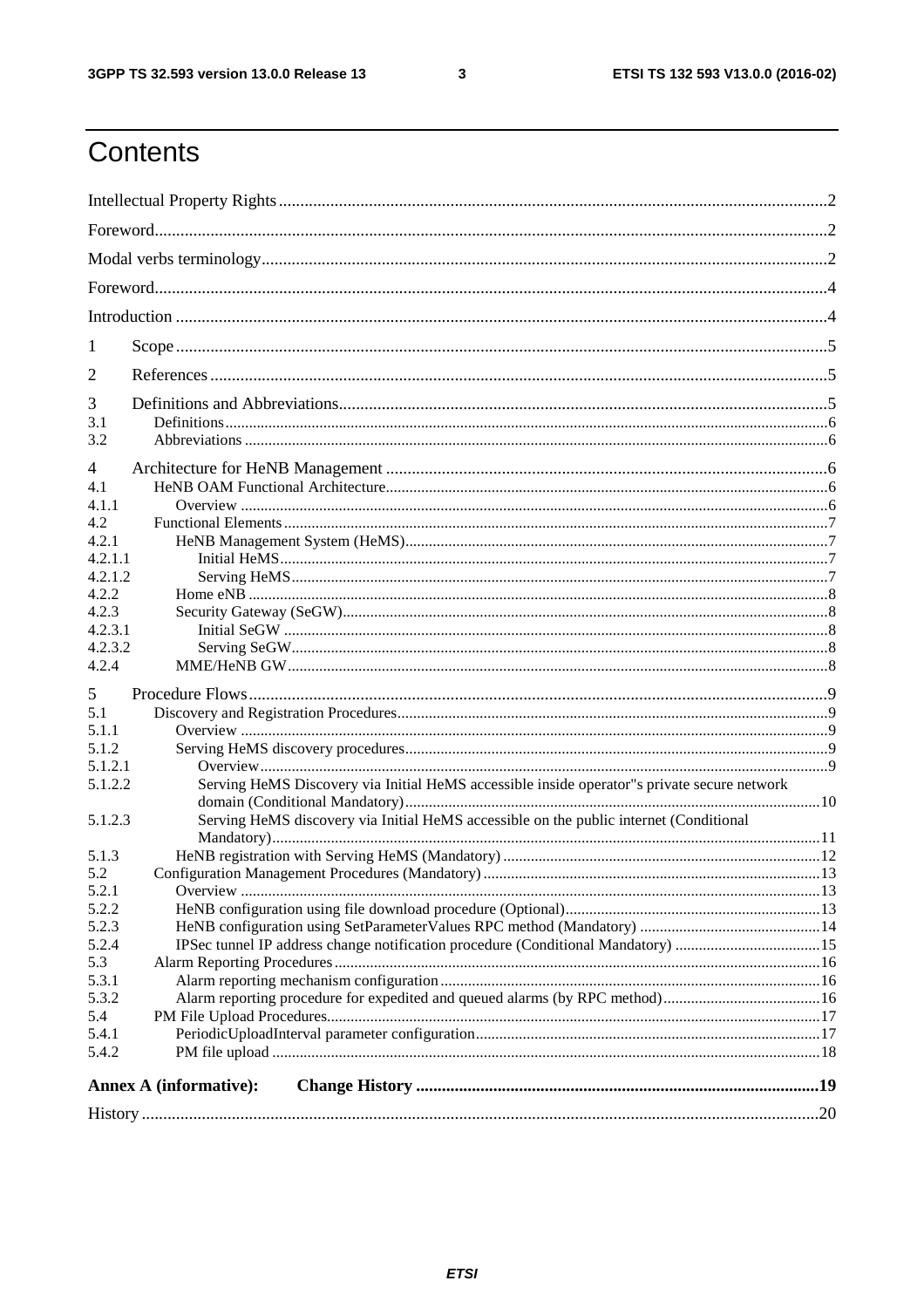### Foreword

This Technical Specification has been produced by the 3<sup>rd</sup> Generation Partnership Project (3GPP).

The contents of the present document are subject to continuing work within the TSG and may change following formal TSG approval. Should the TSG modify the contents of the present document, it will be re-released by the TSG with an identifying change of release date and an increase in version number as follows:

Version x.y.z

where:

- x the first digit:
	- 1 presented to TSG for information;
	- 2 presented to TSG for approval;
	- 3 or greater indicates TSG approved document under change control.
- y the second digit is incremented for all changes of substance, i.e. technical enhancements, corrections, updates, etc.
- z the third digit is incremented when editorial only changes have been incorporated in the document.

# Introduction

The present document is part of a TS-family covering the  $3<sup>rd</sup>$  Generation Partnership Project Technical Specification Group Services and System Aspects, Telecommunication Management; as identified below:

3GPP TS 32.591: "Telecommunications management; Home eNode B (HeNB) Operations, Administration, Maintenance and Provisioning (OAM&P); Concepts and requirements for Type 1 interface HeNB to HeNB Management System".

3GPP TS 32.592: "Telecommunications management; Home eNode B (HeNB) Operations, Administration, Maintenance and Provisioning (OAM&P); Information model for Type 1 interface HeNB to HeNB Management System".

**3GPP TS 32.593: "Telecommunications management; Home Node B (HeNB) Operations, Administration, Maintenance and Provisioning (OAM&P); Procedure flows for Type 1 interface HeNB to HeNB Management System ".** 

3GPP TS 32.594: "Telecommunications management; Home eNode B (HeNB) Operations, Administration, Maintenance and Provisioning (OAM&P); XML definitions for Type 1 interface HeNB to HeNB Management System".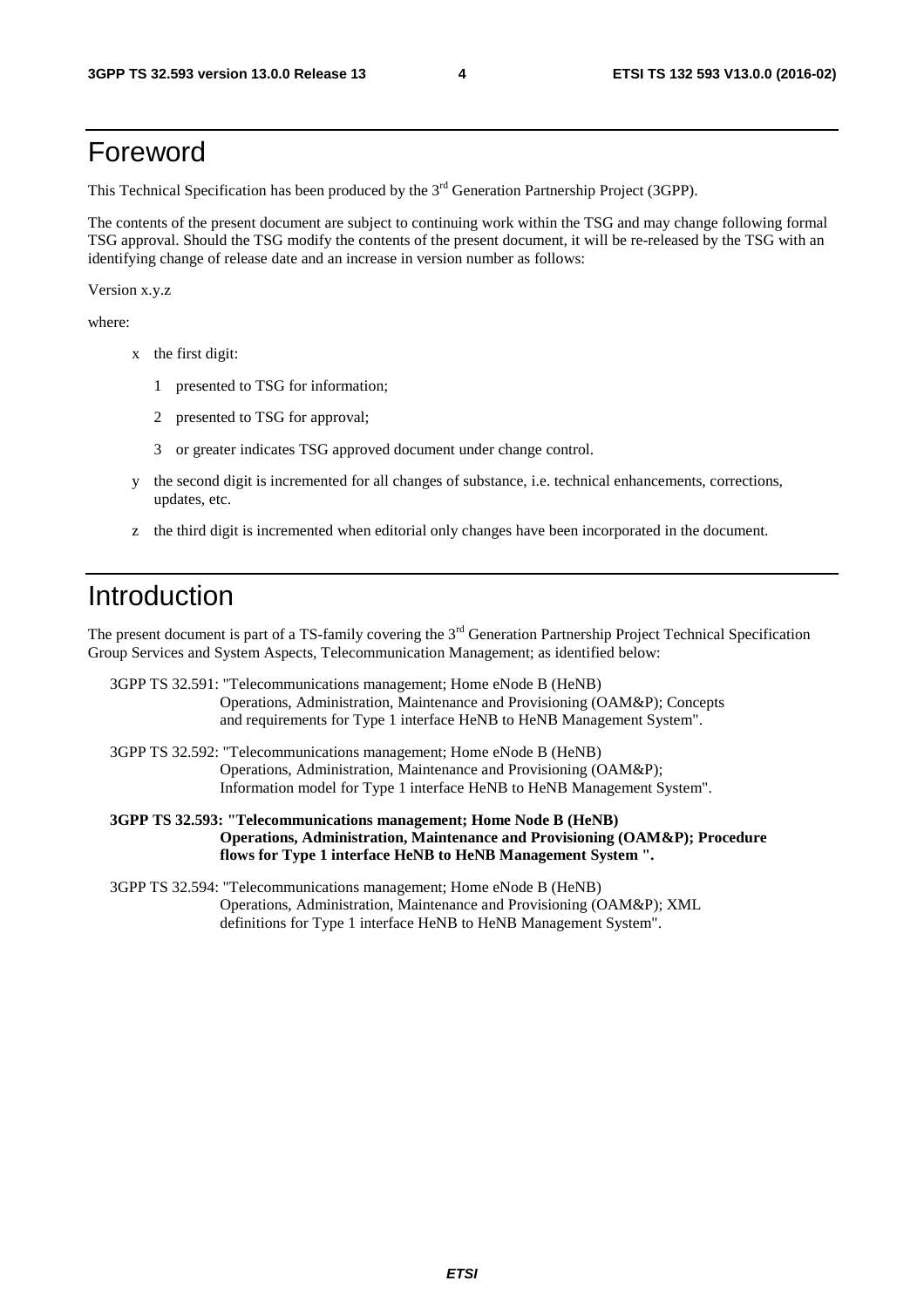### 1 Scope

The present specification describes the procedure flows between network entities involved in HeNB managementrelated tasks. These procedures are based on the requirements specified in [4]. Information model for managementrelated information exchanged in these procedures is specified in [5] and references therein. XML file formats used to encapsulate the information exchanged in these procedures are specified in [6]. The communication protocol used for HeNB management is the TR-069 protocol, specified in [7].

Management interface affected by these procedures is the Type 1 interface between HeNB and HeMS. Procedures flows over the Type 2 interface (between Element Management and Network Management layer) for the management of HeNB are outside of scope of this document

# 2 References

The following documents contain provisions which, through reference in this text, constitute provisions of the present document.

- References are either specific (identified by date of publication, edition number, version number, etc.) or non-specific.
- For a specific reference, subsequent revisions do not apply.
- For a non-specific reference, the latest version applies. In the case of a reference to a 3GPP document (including a GSM document), a non-specific reference implicitly refers to the latest version of that document *in the same Release as the present document*.
- [1] 3GPP TR 21.905: "Vocabulary for 3GPP Specifications".
- [2] 3GPP TS 32.101: "Telecommunication management; Principles and high level requirements".
- [3] 3GPP TS 32.102: "Telecommunication management; Architecture".
- [4] 3GPP TS 32.591: "Telecommunications management; Home eNode B (HeNB) Operations, Administration, Maintenance and Provisioning (OAM&P); Concepts and Requirements for Type 1 interface HeNB to HeNB Management System".
- [5] 3GPP TS 32.592: "Telecommunications management; Home eNode B (HeNB) Operations, Administration, Maintenance and Provisioning (OAM&P); Information model for Type 1 interface HeNB to HeNB Management System"
- [6] 3GPP TS 32.594: "Telecommunications management; Home eNode B (HeNB) Operations, Administration, Maintenance and Provisioning (OAM&P); XML definitions for Type 1 interface HeNB to HeNB Management System"
- [7] TR-069 Amendment 2, CPE WAN Management Protocol v1.1, Broadband Forum, viewable at <http://www.broadband-forum.org/technical/download/TR-069Amendment2.pdf>
- [8] 3GPP TS 36.413: " Technical Specification Group Radio Access Network; Evolved Universal Terrestrial Radio Access Network (E-UTRAN); S1 Application Protocol (S1AP)".
- [9] 3GPP TS 33.320: "Security of Home Node B (HNB) / Home evolved Node B (HeNB)".

### 3 Definitions and Abbreviations

For the purposes of the present document, the terms and definitions given in TS 32.101 [2], TS 32.102 [3] and TS 21.905 [1] and the following apply. A term defined in the present document takes precedence over the definition of the same term, if any, in TS 32.101 [2], TS 32.102 [3] and TS 21.905 [1], in that order.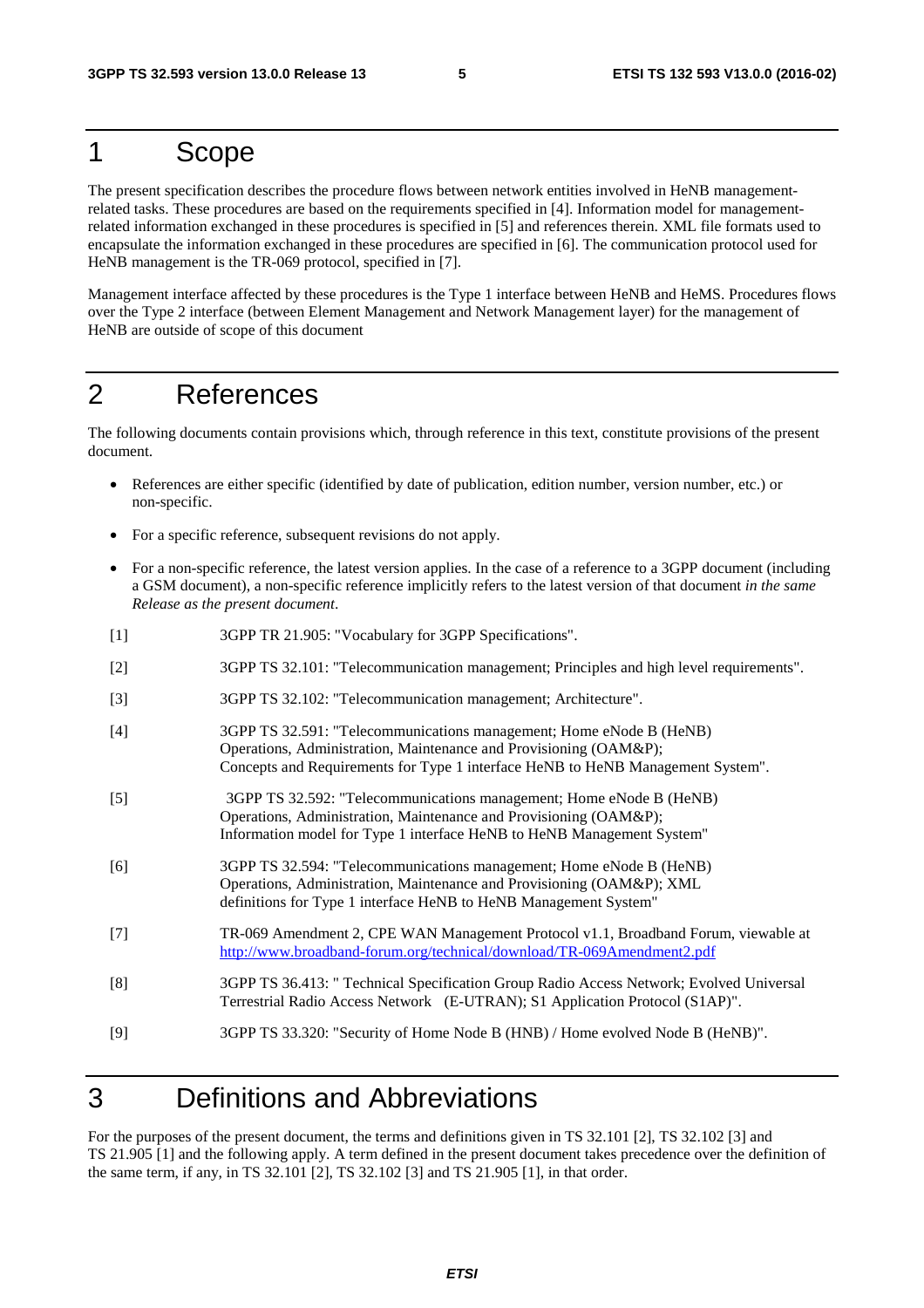### 3.1 Definitions

For the purposes of the present document, the terms and definitions given in TR 21.905 [1] and the following apply. A term defined in the present document takes precedence over the definition of the same term, if any, in TR 21.905 [1].

### 3.2 Abbreviations

For the purposes of the present document, the following abbreviations apply:

| CМ           | <b>Configuration Management</b>        |
|--------------|----------------------------------------|
| <b>DNS</b>   | Domain Name Server                     |
| <b>EPC</b>   | <b>Evolved Packet Core</b>             |
| FM.          | <b>Fault Management</b>                |
| <b>FQDN</b>  | Fully Qualified Domain Name            |
| <b>FTP</b>   | File Transfer Protocol                 |
| <b>HMS</b>   | Home NodeB Management System           |
| <b>HeMS</b>  | Home eNodeB Management System          |
| <b>HNB</b>   | Home NodeB                             |
| <b>HeNB</b>  | Home eNodeB                            |
| HeNB-GW      | <b>HeNB</b> Gateway                    |
| <b>HTTP</b>  | Hyper Text Transfer Protocol           |
| <b>HTTPS</b> | Hyper Text Transfer Protocol Secure    |
| IP           | <b>Internet Protocol</b>               |
| LAN          | Local Area Network                     |
| <b>MME</b>   | <b>Mobility Management Entity</b>      |
| <b>MNO</b>   | Mobile Network Operator                |
| <b>OAM</b>   | Operation, Administration, Maintenance |
| PM           | Performance Management                 |
| <b>RPC</b>   | Remote Procedure Call                  |
| SeGW         | Security Gateway                       |
| SSL.         | Secure Socket Layer                    |
| <b>SFTP</b>  | Secure File Transfer Protocol          |
| TLS          | <b>Transport Layer Security</b>        |
|              |                                        |

# 4 Architecture for HeNB Management

### 4.1 HeNB OAM Functional Architecture

### 4.1.1 Overview

This section describes the functional architecture for HeNB management over Type 1 management interface and entities involved.

The architecture is shown in Figure 4-1 Functionalities of each entity are described in subsequent subclauses. Non-OAM entities, such as SeGW and MME are also shown as they figure in the procedure flows specified in this document.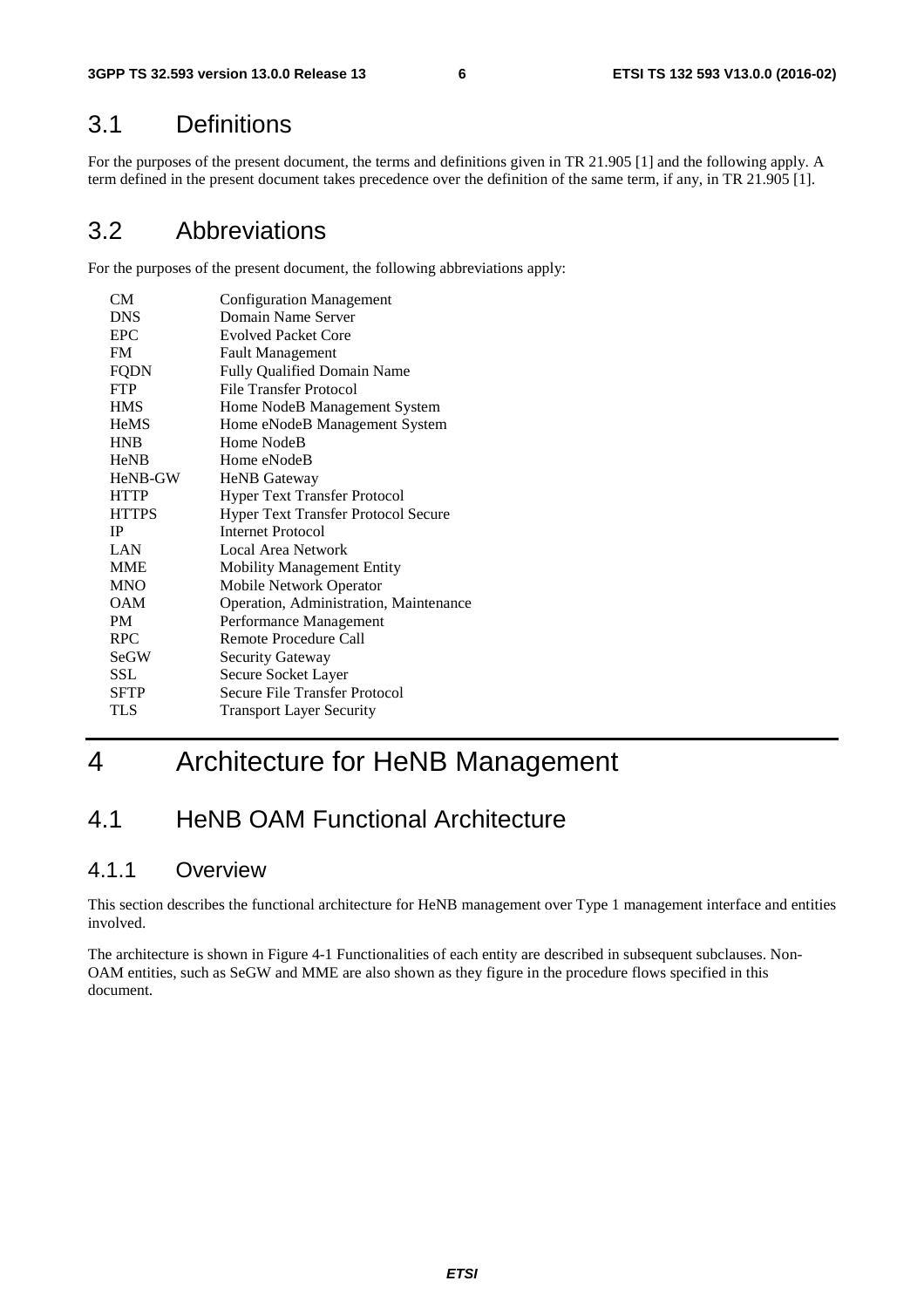

**Figure 4-1: HeNB Management Architecture** 

### 4.2 Functional Elements

### 4.2.1 HeNB Management System (HeMS)

The HeMS supports the procedures for:

- Configuration Management (CM), Fault management (FM) and Performance Management (PM) of HeNB
- Identity and location verification of HeNB
- Discovery and assignment of Serving HeMS, Serving SeGW, and MME
- File upload/download related to HeNB management.

The HeMS comprises a TR-069 Manager and an file server.

The TR-069 Manager corresponds to the TR-069 Auto-Configuration Server (ACS) function as defined in TR-069 specification [7].

The file server may be used for file upload or download related to HeMS management, such as upload of performance measurement files or alarm logs, as configured by TR-069 Manager. The file server may also be used for other purposes by network operator.

Typically, HeMS assumes one of the following two roles:

- Initial HeMS (subclause x.y.z.w)
- Initial Serving HeMS (subclause x.y.z.w)

#### 4.2.1.1 Initial HeMS

The Initial HeMS may be used to perform identity and location verification of HeNB and assign appropriate Serving HMS, Security Gateway and MME to HeNB. The FQDN of the Initial HeMS may be factory programmed in the HeNB.

#### 4.2.1.2 Serving HeMS

Serving HeMS supports the procedures for CM/FM/PM, file upload/download, and identity verification of the HeNB. Serving HeMS may also support MME discovery and assignment by HeNB.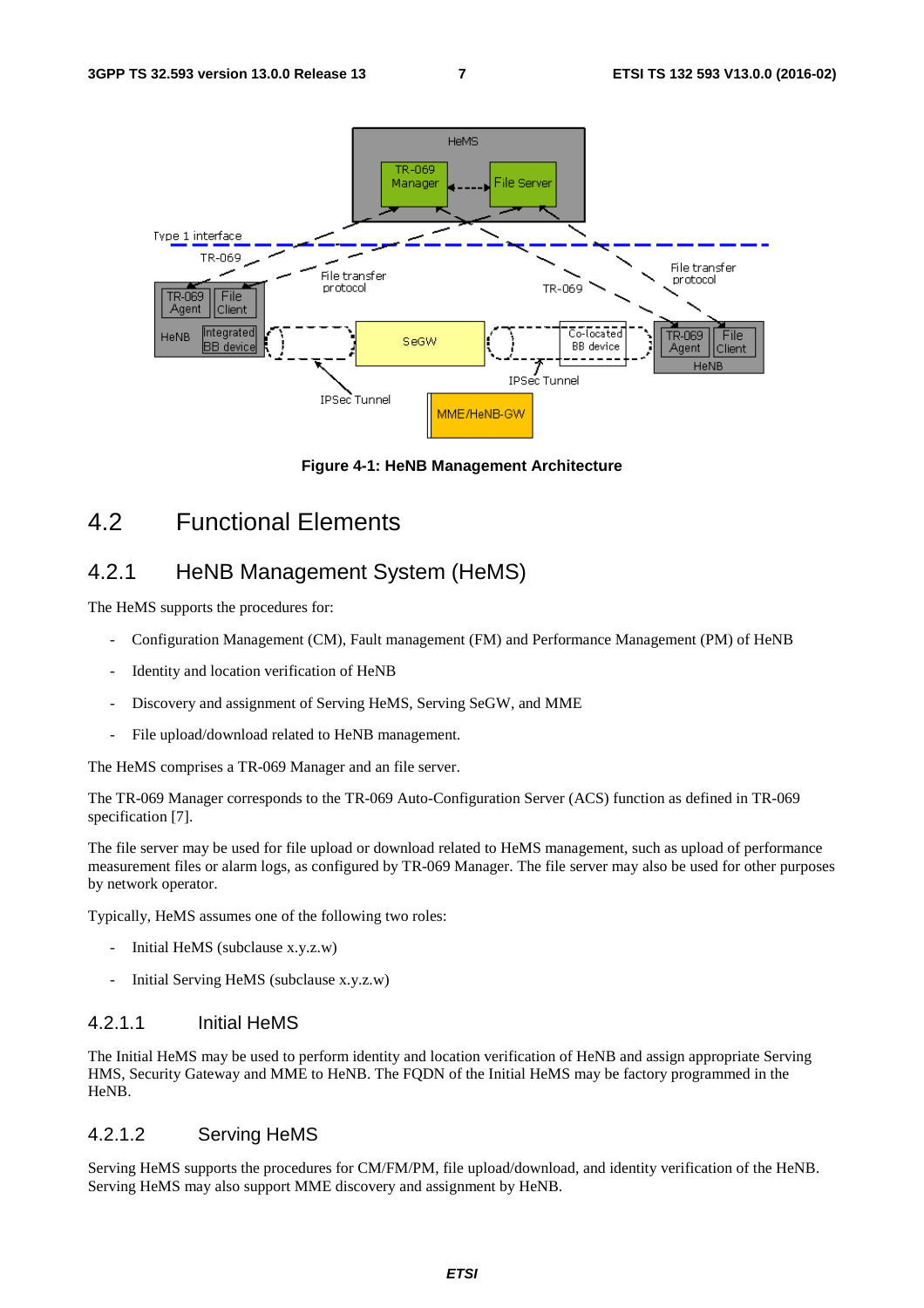Typically, Serving HeMS is located inside the operator"s secure network domain and the address of the Serving HeMS is provided to the HeNB via Initial HeMS.

#### 4.2.2 Home eNB

The HeNB is the managed device.

The HeNB logically comprises a TR-069 Agent and an file client.

TR-069 Agent corresponds to the TR-069 Customer Premise Equipment (CPE) function as defined in TR-069 specification [7].

The file client may be used for file upload or download related to HeMS management, such as upload of performance measurement files or alarm logs, as configured by TR-069 Manager via TR-069 Agent. The file client may also be used for other purposes not related to HeNB management.

HeNB is associated with a Broadband (BB) device. This is typically a residential gateway providing transport layer connectivity via an access provider domain. The BB device provides routing, NAT and firewall functionality. As shown in Figure 4-1, HeNB can be connected to an external BB device or a BB device can be integrated with the HeNB.

### 4.2.3 Security Gateway (SeGW)

SeGW provides authentication of HeNB secure tunnelling of communication between HeNB and HeMS and between HeNB and MME.

#### 4.2.3.1 Initial SeGW

Initial SeGW terminates IPSec and provides secure tunnelling of communication between HeNB and Initial HeMS. The FQDN of the Initial SeGW may be factory programmed in the HeNB. Initial SeGW can be the same as the Serving SeGW.

#### 4.2.3.2 Serving SeGW

Serving SeGW provides IPSec association and secure communication between HeNB and network elements such as MME and Serving HeMS in the operator"s network. Serving SeGW implements a forwarding function to allow forwarding of IP packets upstream and downstream:

- Downstream: packets are forwarded on appropriate IPSec tunnels towards the HeNB based on their destination IP addresses;
- Upstream: forwarding IP traffic to the Serving HeMS, MME or other network elements based on destination IP addresses.

The FQDN of the Serving SeGW may be provided to the HeNB by Initial HeMS.

Serving SeGW could be the same as the Initial SeGW.

### 4.2.4 MME/HeNB GW

MME terminates S1 interface from HeNB. Optionally, S1 interface termination can be provided by HeNB Gateway. This is not relevant from the HeNB point of view, since HeNB cannot differentiate between connecting to MME and HeNBGW. From HeNB point of view, far-end S1 interface termination point appears as MME.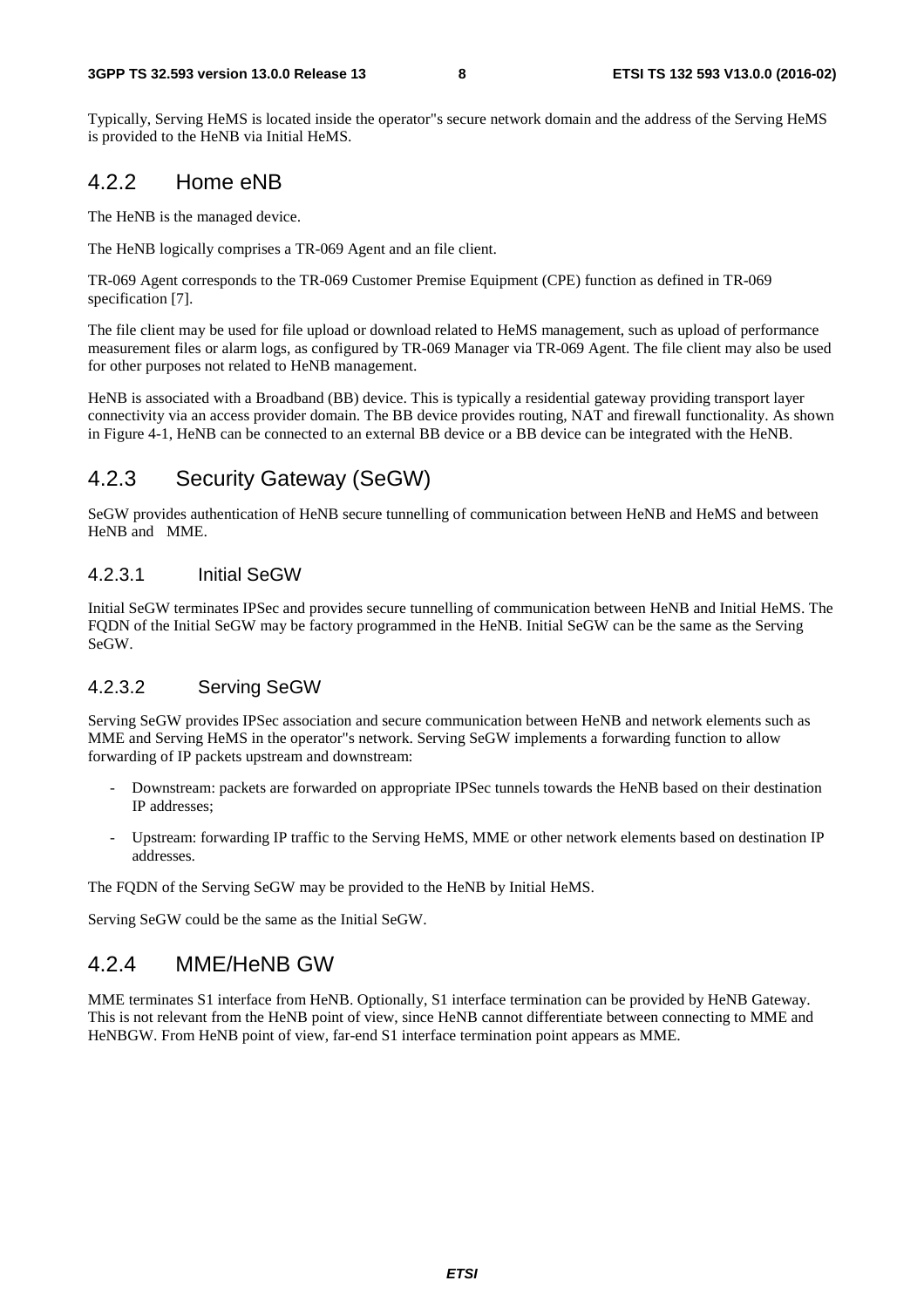### 5 Procedure Flows

### 5.1 Discovery and Registration Procedures

#### 5.1.1 Overview

When HeNB is powered up, it needs to establish connectivity with the Serving HeMS for management purposes and with the MME for EPC connectivity purposes. The transport layer protocol for both of these connections is IP. IP connectivity with Serving HeMS is established using Serving HeMS discovery procedures. Using these procedures, the HeNB is able to:

- Acquire IP address of the HeMS
- Establish secure IP connection with the HeMS

The IP address(es) of the S1 interface is provided to the HeNB in one of the following ways:

- - By the Initial HeMS during Serving HeMS discovery procedure
- - By the Serving HeMS during the registration procedure of the HeNB with the HeMS.

Once the HeNB has established the IP connectivity with the Serving HeMS, the HeNB must register with the Serving HeMS. This is accomplished using the HeNB registration with Serving HeMS procedure, described in clause 5.1.3.

The registration of the HeNB with MME (S1 Setup procedure) is specified in [8].

Figure 5-1 illustrates discovery and registration procedures executed by the HeNB upon power up.



**Figure 5-1 Discovery and registration procedures** 

### 5.1.2 Serving HeMS discovery procedures

#### 5.1.2.1 Overview

Operators may deploy their management infrastructure in different ways. Specifically, Initial HeMS may be accessible within the operator"s secure public network domain or on the public internet. The following Serving HeMS discovery procedures are defined to accommodate these deployment scenarios:

- Serving HeMS discovery via Initial HeMS accessible inside operator"s private secure network domain (clause 5.1.2.2)
- Serving HeMS discovery via Initial HeMS accessible on the public internet (clause 5.1.2.3)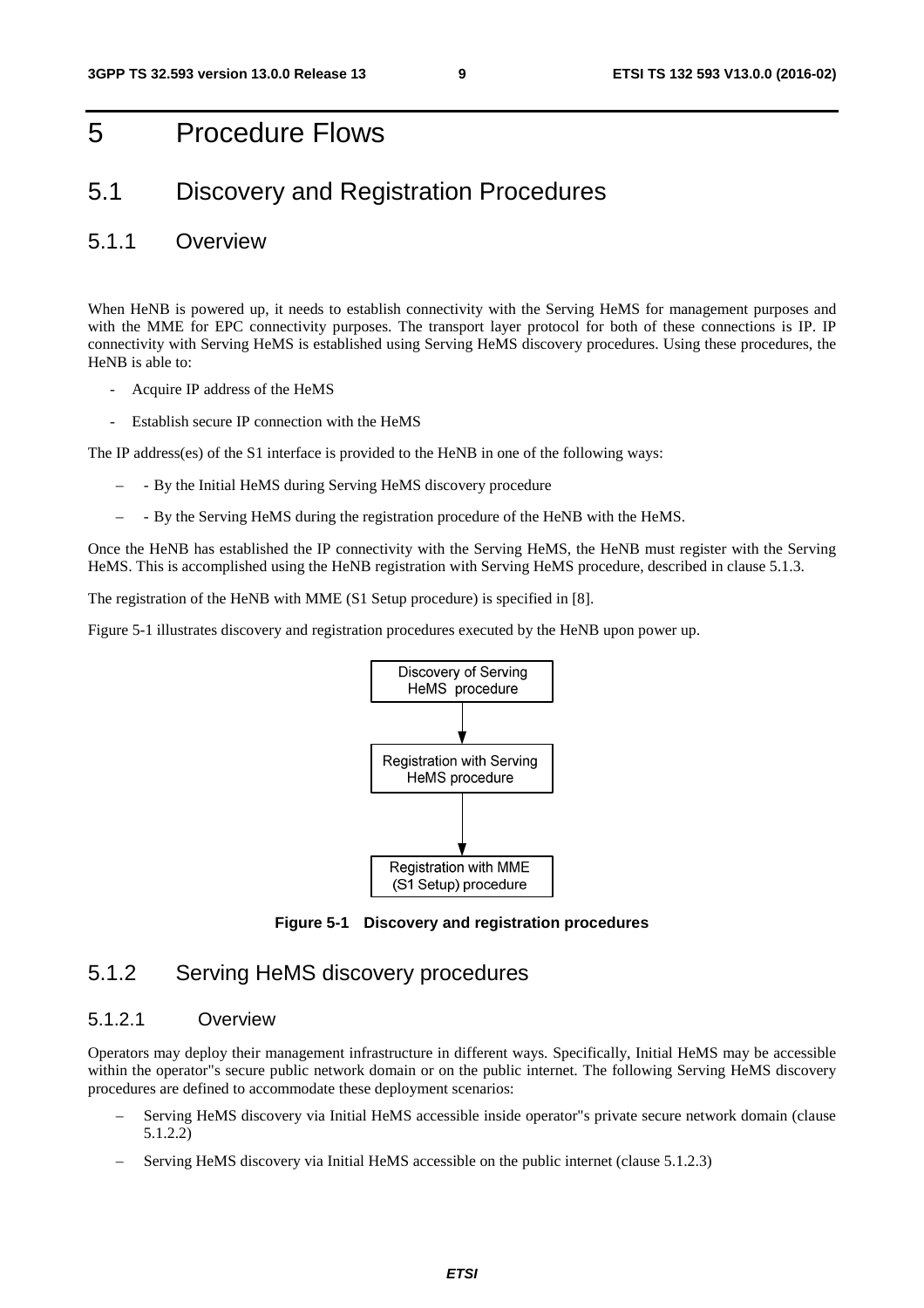#### 5.1.2.2 Serving HeMS Discovery via Initial HeMS accessible inside operator"s private secure network domain (Conditional Mandatory)

This procedure applies for deployments where Initial HeMS is accessible only from inside the operator"s private secure network domain, For such deployments the support for this procedure by HeNB is mandatory. Otherwise, the support for this procedure is not mandatory.

In this case the HeNB is factory programmed with:

- FQDN or IP address of the Initial HeMS
- FQDN or IP address of the Initial SeGW
- Operator trusted root CA certificate allowing the validation of the certificate presented by HeMS (as TLS server) or SeGW (as IKEv2 responder)

The address information (either FQDN or IP address) of Initial SeGW should be consistent with that in the certificate presented by Initial SeGW. When authentication between HeNB and Initial HeMS is needed, the address information of Initial HeMS should be consistent with that in the certificate presented by Initial HeMS.

The procedure for Serving HeMS discovery via Initial HeMS accessible inside operator"s private secure network domain is described next and illustrated in Figure 5-2.

As a pre-condition, the HeNB establishes IP connectivity to the Internet when it is initially powered up.

- 1. Steps 1.1-1.5 allow HeNB to establish a secure connection with the Intial HeMS.
	- 1.1 The HeNB initiates a process to get IP address of the Initial SeGW. If the HeNB already has the IP address then go to step 1.3. If the HeNB has the FQDN, the HeNB performs DNS query to a public DNS for the IP address corresponding to the FQDN of the Initial SeGW.
	- 1.2.DNS responds to the HeNB with the IP address of the Initial SeGW.
	- 1.3 A secure connection via IPSec tunnel is established between the HeNB and Initial SeGW.
	- 1.4 The HeNB initiates a process to get IP address of the Initial HeMS. If the HeNB already has the IP address then skip step 1.4 and step 1.5. If the HeNB has the FQDN, the HeNB performs DNS query to a private DNS for the IP address corresponding to the FQDN of the Initial HeMS.
	- 1.5 Private DNS responds to the HeNB with the IP address of the Initial HeMS.
	- A secure connection via IPSec tunnel is now established between the HeNB and the Initial HeMS.
- 2. Steps 2.1-2.2 allow the HeNB to establish a TR-069 session with Initial HeMS, as specified in [7].
	- 2.1 The HeNB sends to Initial HeMS an Inform request containing Device ID of the HeNB and optionally location information and/or other parameters.
	- 2.2 Initial HeMS returns an InformResponse to accept the session.
- 3. Steps 3.1-3.2 allow the HeMS to provide the HeNB with the FQDN or the IP address of the Serving SeGW and Serving HeMS.
	- 3.1. Initial HeMS invokes SetParameterValues RPC method to configure the FQDN or the IP address of the Serving SeGW and Serving HeMS. The Initial HeMS must provide the identity of the Serving SeGW and Serving HeMS in exactly the form as contained in the server certificate (IP address or FQDN), as the HeNB will perform a match of the subject name in the certificate against this configured parameter. Initial HeMS may also provide the far-end IP address of the S1 interface at this stage. If the Initial HeMS does not provide the far-end IP address of the S1 interface the Serving HeMS should provide it during the procedure for registration of HeNB with Serving HeMS (clause 5.1.3).
	- 3.2. The HeNB acknowledges the received parameters using SetParameterValuesResponse RPC method.

4. The HeNB releases the TR-069 Session between the HeNB and Initial HeMS, according to the criteria specified in [7].

5. The IPSec tunnel association may be destroyed between the HeNB and Initial SeGW.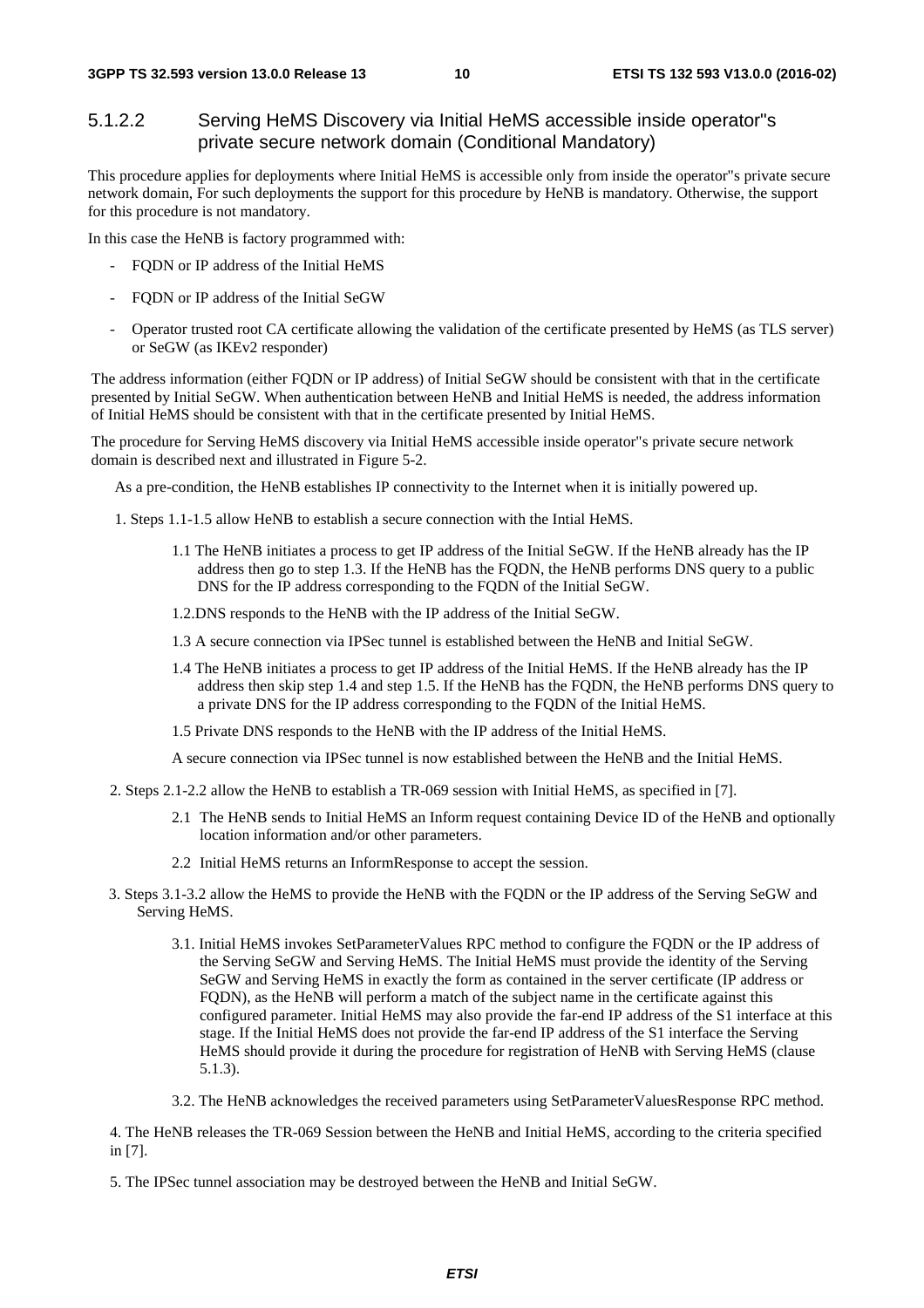- 6. Steps 6.1 6.5 allow HeNB to establish a secure connection with the Serving HeMS.
	- 6.1 The HeNB initiates a process to get IP address of the Serving SeGW. If the HeNB already has the IP address then go to step 6.3. If the HeNB has the FQDN, the HeNB performs DNS query to a public DNS for the IP address corresponding to the FQDN of the Serving SeGW.
	- 6.2.DNS responds to the HeNB with the IP address of the Serving SeGW.
	- 6.3 A secure connection via IPSec tunnel is established between the HeNB and Serving SeGW.
	- 6.4 The HeNB initiates a process to get IP address of the Serving HeMS. If the HeNB already has the IP address then skip steps 6.4 and 6.5. If the HeNB has the FQDN, the HeNB performs DNS query to a public DNS for the IP address corresponding to the FQDN of the Serving HeMS.
	- 6.5 Private DNS responds to the HeNB with the IP address of the Serving HeMS.

A secure connection via IPSec tunnel is established between the HeNB and the Serving HeMS.



#### **Figure 5-2: Serving HeMS Discovery via Initial HeMS accessible inside operator"s private secure network domain**

Next, the HeNB performs registration with the Serving HeMS procedure (clause 5.1.3).

#### 5.1.2.3 Serving HeMS discovery via Initial HeMS accessible on the public internet (Conditional Mandatory)

This procedure applies for deployments where Initial HeMS is accessible on the public internet. In this case the HeNB is factory programmed with Initial HeMS" FQDN, which the operator needs to publish in a public DNS and with operator trusted root CA certificate allowing the validation of the certificate presented by HeMS (as TLS server). For such deployments, the support for this procedure by HeNB is mandatory. Otherwise, the support for this procedure is not mandatory.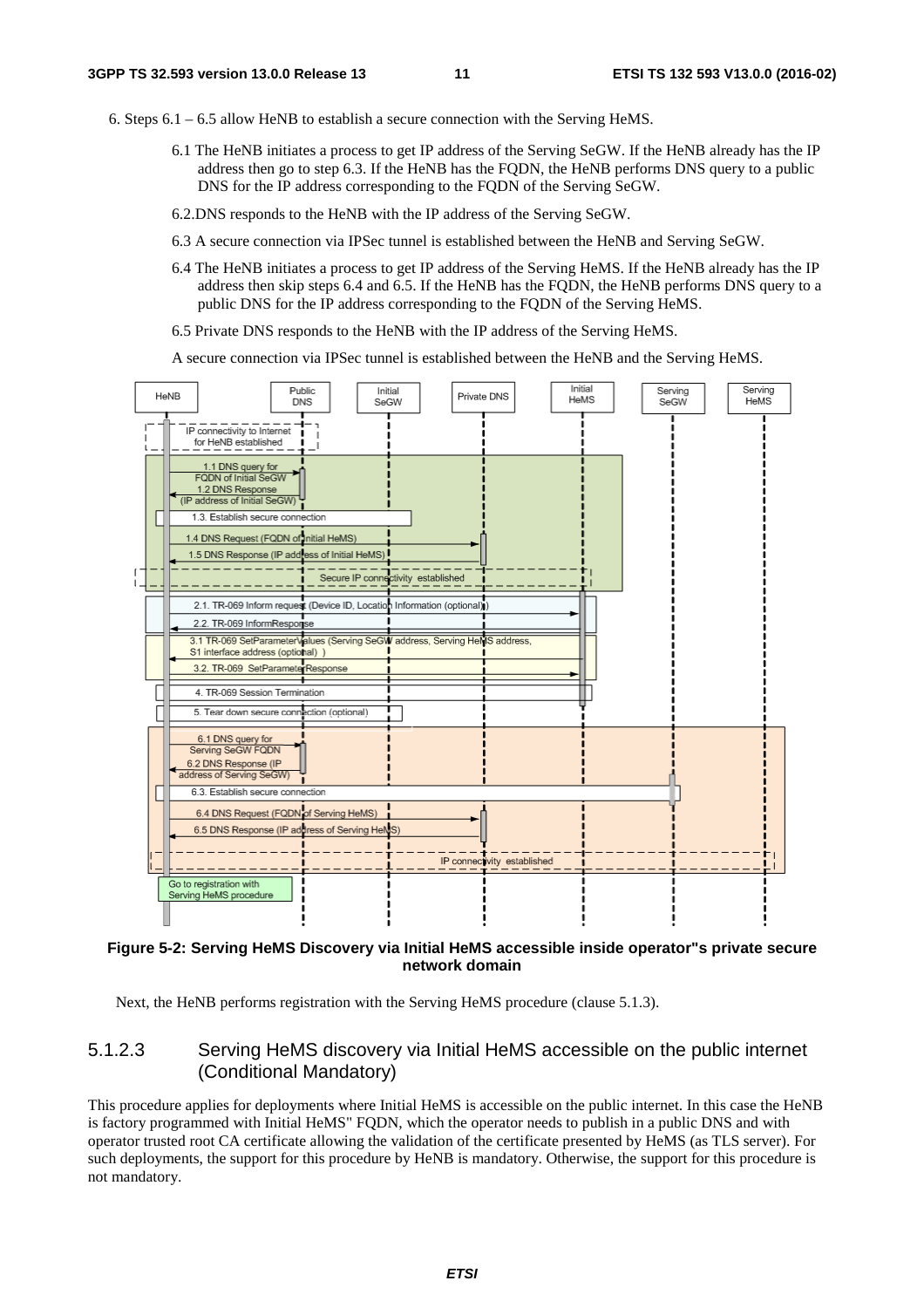The procedure for Serving HeMS discovery via Initial HeMS accessible on the public internet is described next and illustrated in Figure 5-3.



#### **Figure 5-3 Serving HeMS Discovery via Initial HeMS accessible on the public internet**

As a pre-condition, the HeNB establishes IP connectivity to the Internet when it is initially powered up.

1. In steps 1.1-1.3 HeNB establish IP connectivity with the Intial HeMS using SSL/TLS security. The HeNB must have a reference to the IP address of the Initial HeMS pre-programmed. The HeNB performs DNS query to a public DNS for the IP address corresponding to the FQDN of the Initial HeMS if needed.

Steps 2 to 4 are identical to steps 2 to 4 in the procedure for Serving HeMS discovery via Initial HeMS accessible inside operator"s private secure network domain (clause 5.1.2.2). Steps 5.1 to 5.5 are identical to steps 6.1 to 6.5 in the procedure for Serving HeMS discovery via Initial HeMS accessible inside operator"s private secure network domain (clause 5.1.2.2).

Next, the HeNB performs registration with the Serving HeMS (clause 5.1.3).

#### 5.1.3 HeNB registration with Serving HeMS (Mandatory)

The procedure for HeNB registration with Serving HeMS is described next and illustrated in Figure 5-4.

- As a pre-condition, the HeNB has discovered and establishes secure IP connectivity with the Serving HeMS. This is accomplished using appropriate Serving HeMS discovery procedure (clause 5.1.2).
- 1. Steps 1.1-1.2 allow the HeNB to establish a TR-069 session with Serving HeMS, as specified in [7].
	- 1.1 The HeNB sends to Serving HeMS an Inform request containing Device ID of the HeNB and optionally location information and/or other parameters.
	- 1.2 Serving HeMS returns an InformResponse to accept the session.
- 2. Steps 2.1-2.2 allow the HeMS to provide the HeNB with the far-end IP address of the S1 interface.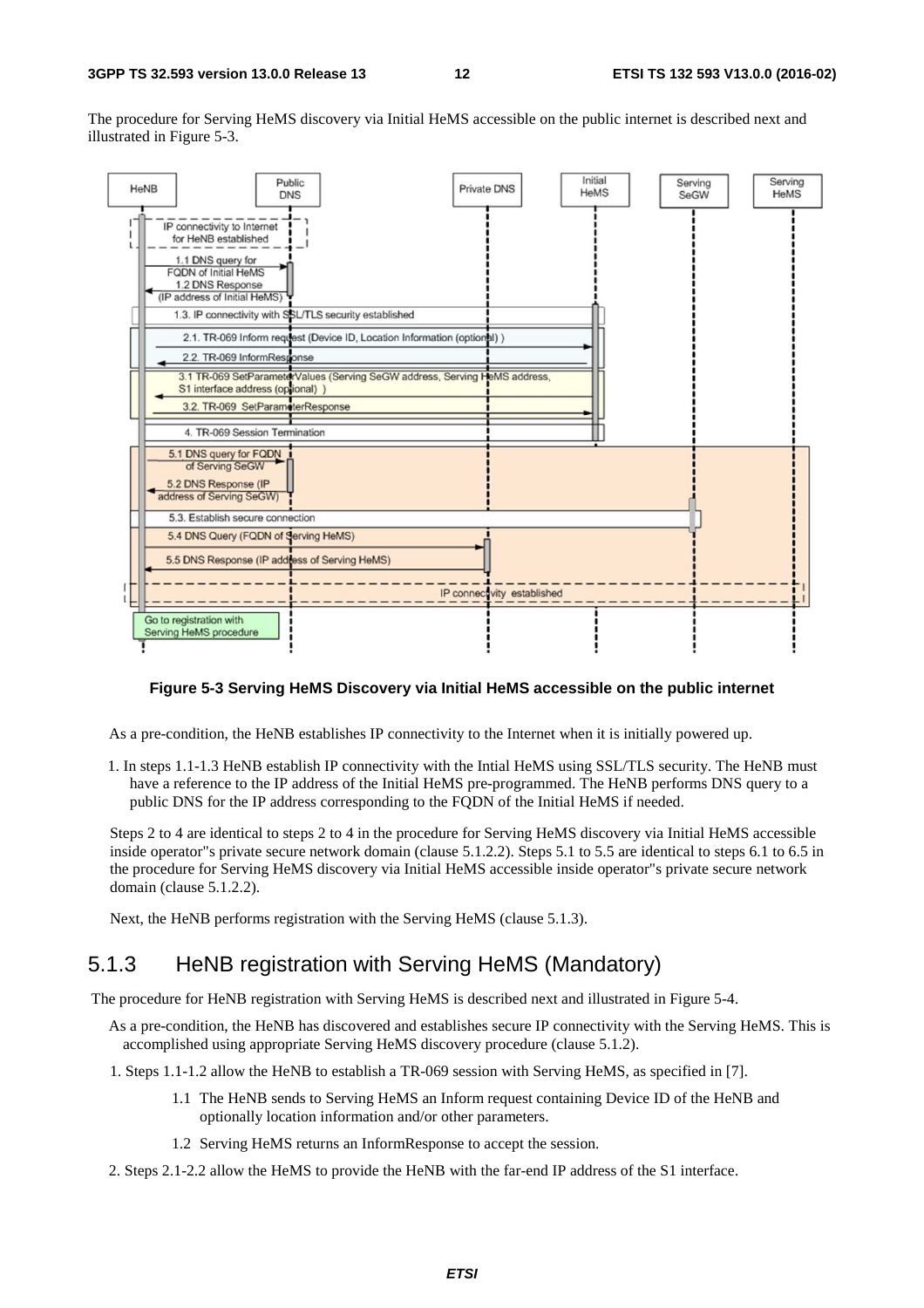- 2.1 Serving HeMS invokes SetParameterValues RPC method to configure the far-end IP address of the S1 interface and optional IPsec usage indicator.
- 2.2. The HeNB acknowledges the received S1 interface IP address using SetParameterValuesResponse RPC method and optional IPsec usage indicator.

3. The HeNB may release the TR-069 Session between the HeNB and Serving HeMS, according to the criteria specified in [7].

4. The HeNB initiates the S1 Setup procedure (registration with MME) specified in [8].



**Figure 5-4: Procedure for HeNB registration with Serving HeMS** 

### 5.2 Configuration Management Procedures (Mandatory)

#### 5.2.1 Overview

This section specifies the procedure flows for HeNB configuration management using TR-069 protocol specified in [7]. These procedure flows stem from the CM requirements in [4], which mandate that CM can be achieved either by means of TR-069 RPC methods as a mandatory feature or by means of file download as an optional feature.

The procedure for notification of the IPSec IP address change by the HeNB is also specified.

### 5.2.2 HeNB configuration using file download procedure (Optional)

Following a registration of the HeNB with the Serving HeMS, the TR-069 Manager in the Serving HeMS may trigger the HeNB to start a file download of configuration CM data. Subsequent to this initial phase, the TR-069 Manager may trigger this procedure at any time. tion of the HeNB with<br>ile download of contract the state at any time.<br>configuration using<br>configuration using

Procedure for HeNB configuration using file download is shown in Figure 5-5 and described next.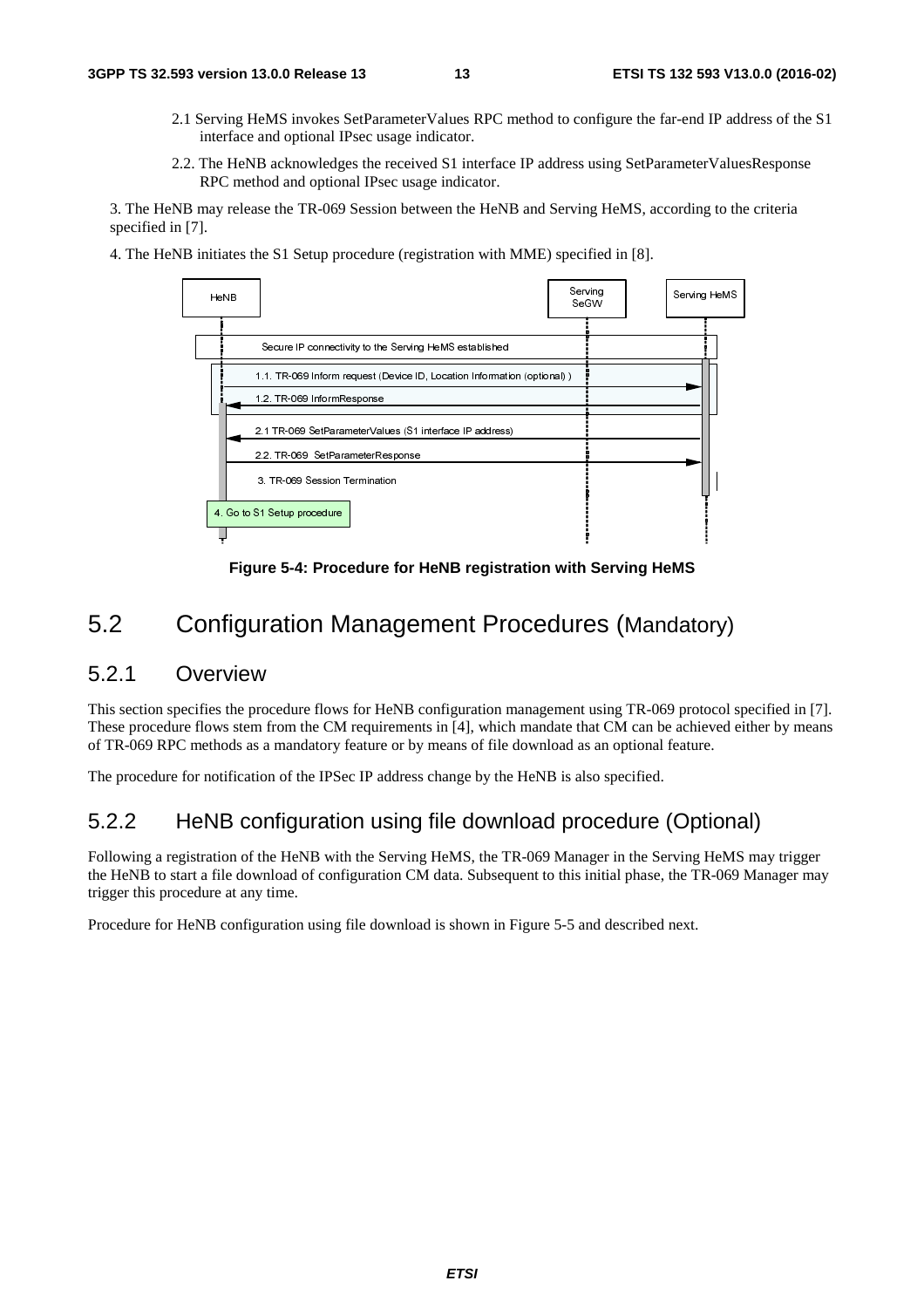

#### **Figure 5-5 HeNB configuration using file download procedure**

As a pre-condition, the HeNB must be registered with the HeMS.

1. The TR-069 session is established as described in [7].

- 2. HeMS invokes RPC method Download, specified in [7], to cause the HeNB to download a specified file from the designated location, which may be the file server in the HeMS as shown in Figure 5-5. The arguments of the Download RPC method are described in [7] and include:
	- File type,
	- URL specifying the source file location
	- User name for the connection to the file server
	- Password associated to the user name
	- File size

Types and values of the arguments of the Download method are described in [7].

- 3. The HeNB initiates the file download using transport protocol inferred from the URL argument of the Download method.
- 4. The file server performs the file download. The file format is specified in [6].
- 5. The HeNB provides file download completion indication (success/unsuccessful) using the means described in [7]. The HeNB should indicate successful file download only after the new configuration has been successfully applied. In the case of download failure, none of the downloaded parameters shall be applied.

According to [7], TR-069 session may be terminated before or after the Download completion indication is sent by the HeNB.

The mechanisms by which the file is installed on the file server and the corresponding URL is built and provided to the TR-069 manager are not specified in this document.

#### 5.2.3 HeNB configuration using SetParameterValues RPC method (Mandatory)

Procedure for HeNB configuration using TR-069 RPC method SetParameterValues is shown in Figure 5-6 and described next.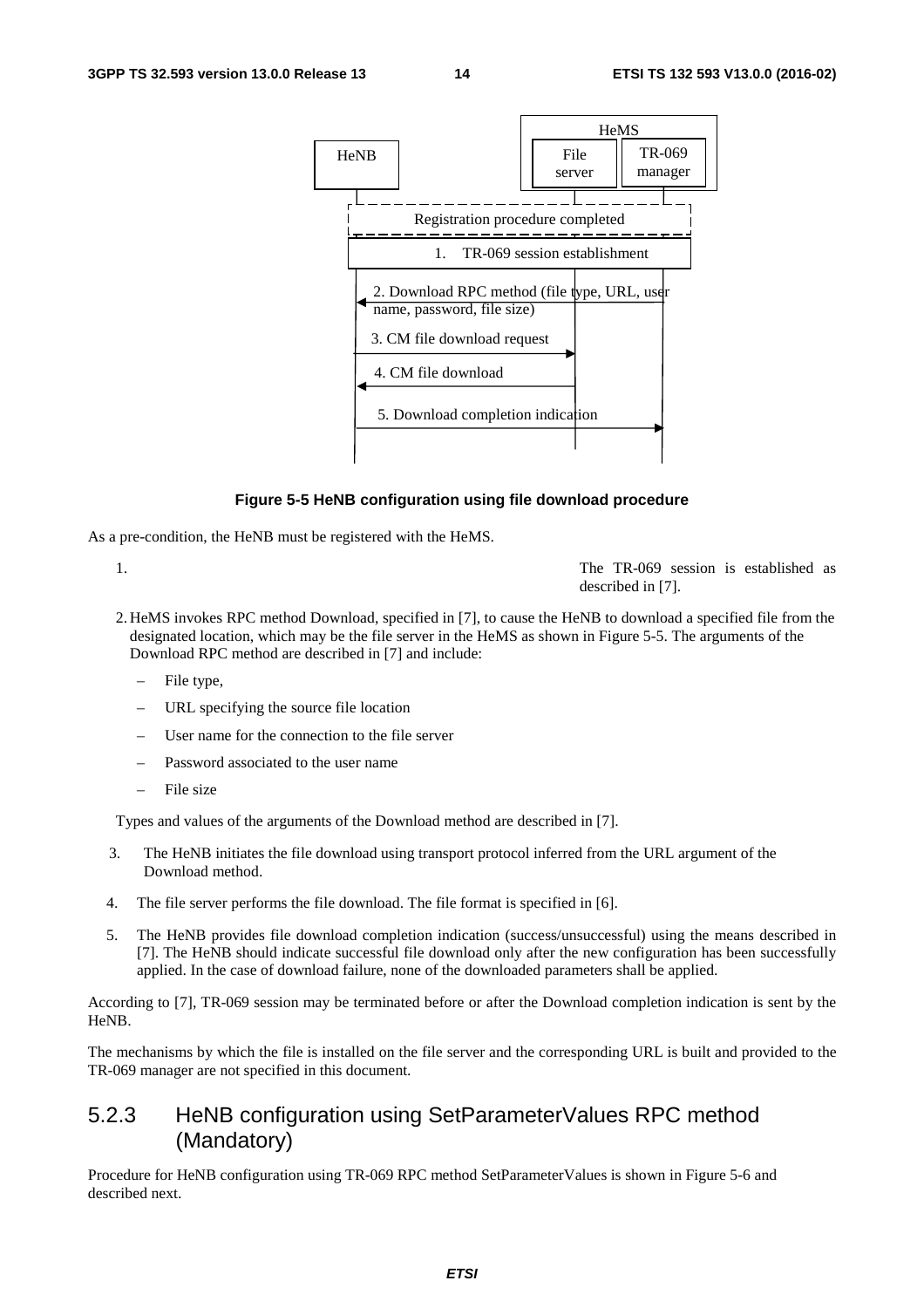

#### **Figure 5-6 HeNB configuration procedure using RPC SetParameterValues method**

As a pre-condition, the HeNB must be registered with the HeMS.

1. The TR-069 session is established as described in [7].

- 2. The HeMS invokes SetParameterValues RPC method, specified in [7], to configure the parameters in the HeNB. The arguments include the list of parameters to be configured and their values.
- 3. The HeNB sends SetParameterValueResponse with the Status argument. The type and values of this argument are described in [7]. The internal procedure that the HeNB must follow to:
	- apply new parameter values,
	- determine the value of the Status argument, and
	- send the SetParameterValueResponse

is described in [7].

4. The TR-069 session may be torn down after SetParameterValueReponse is sent by the HeNB.

### 5.2.4 IPSec tunnel IP address change notification procedure (Conditional Mandatory)

The precondition is to configure HeNB using IPsec. If the inner IPsec tunnel IP address of the HeNB changes and HeNB is connected to HeMS via IPSec Tunnel then the HeNB shall notify the HeMS about the change of the IPSec IP address. To this end the HeNB shall establish a TR-069 session to the Serving HeMS and use the Inform method to update the IPSec tunnel IP address. The procedure is shown in Figure 5-7 and described next.



**Figure 5-7 IP address change notification procedure**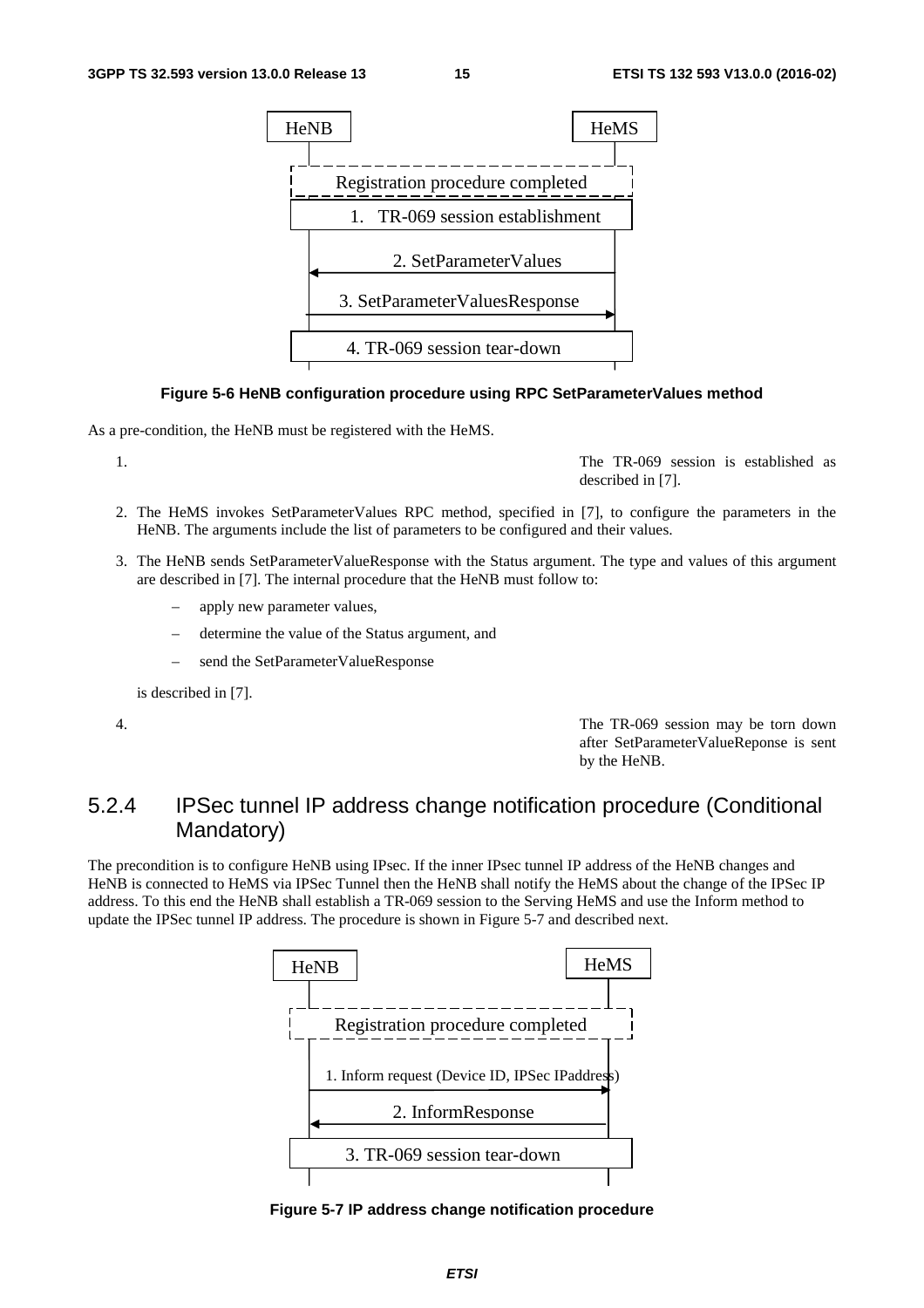As a pre-condition, the HeNB must be registered with the HeMS.

- 1. The HeNB invokes Inform RPC method as soon as possible following a change of the IPSec IP address. In the arguments of the Inform method the HeNB shall include Device ID and the new IPSec IP address of the HeNB.
- 2. The HeMS acknowledges the receipt of the new IPSec IP address of the HeNB using InformResponse method.

The TR-069 session may be torn down.

### 5.3 Alarm Reporting Procedures

### 5.3.1 Alarm reporting mechanism configuration

This procedure allows TR-069 Manager, using SetParameterValues method, to select alarm attributes (such as perceived severity, alarm type) that HeNB shall use to classify its alarms for purpose of reporting them to TR-069 Manager. .



**Figure 5-8 : Alarm Reporting Mechanism Configuration** 

- 1. TR-069 connection is established between the HeNB and the HeMS as described in [7].
- 2. TR-069 Manager initiates the configuration of the alarm reporting mechanism by using SetParameterValues. The parameter ReportingMechanism is defined in [5].
- 3. HeNB responds to TR-069 Manager by using SetParameterValuesResponse message to indicate success or failure of the procedure. In case of failure the response message returns an error code.

For the details of the SetParameterValues procedure refer to [7] section A.3.2.1

### 5.3.2 Alarm reporting procedure for expedited and queued alarms (by RPC method)

When an alarm occurs, the HeNB reports the alarm to the TR-069 Manager using the procedure that depends on the ReportingMechanism of the alarm defined in [5],

This procedure is applicable only to alarms classified as Expedited Handling and Queued Handling with respect to the ReportingMechanism.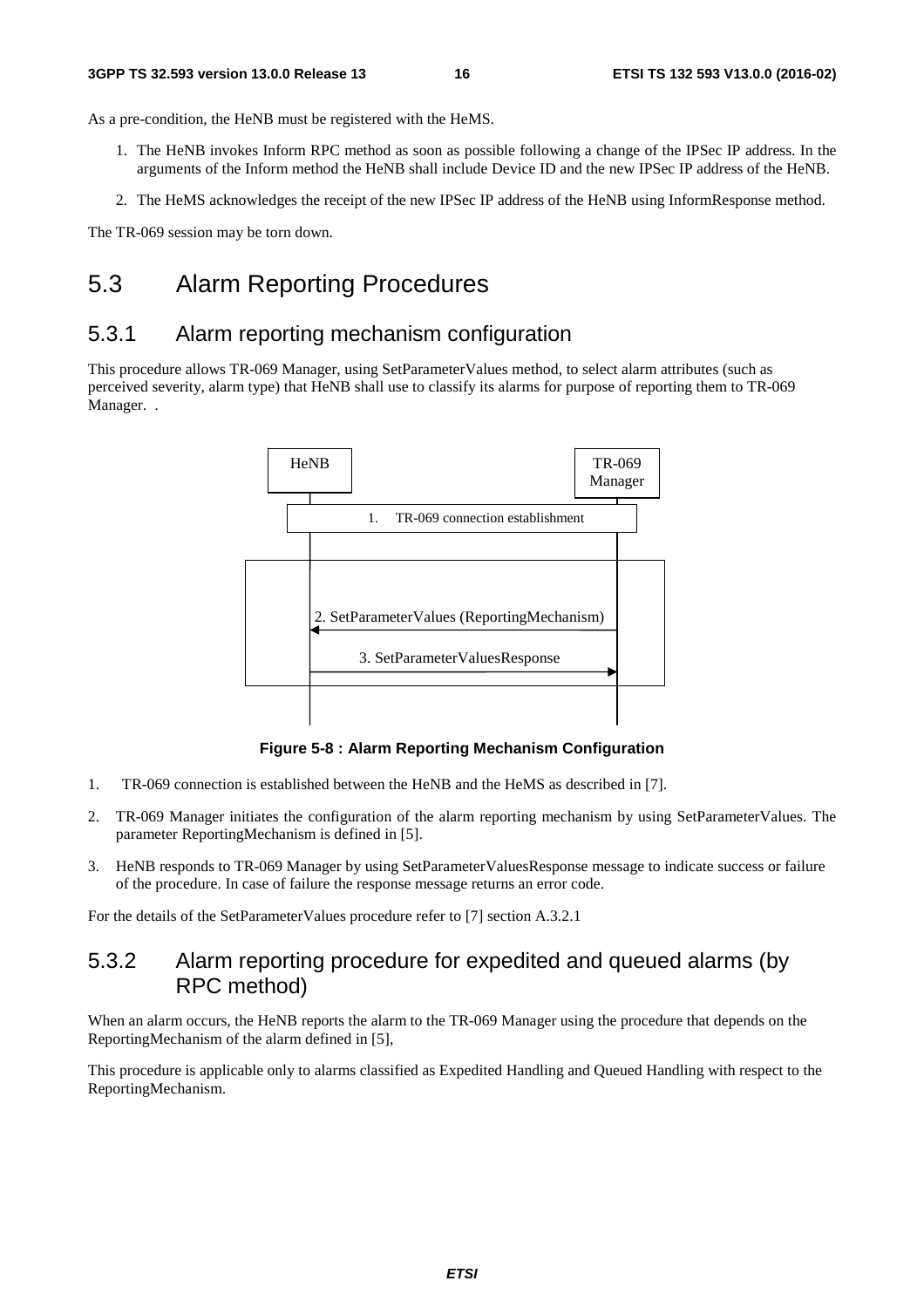

#### **Figure 5-9: Alarm Reporting Procedure for Expedited and Queued Alarms**

- 1. A TR-069 connection is established between the HeNB and the HeMS.
- 2. HeNB reports the alarm directly to TR-069 Manager by using Inform method.
- 3. When TR-069 Manager receives the alarm, it responds to HeNB with InformResponse message.

For the details of the Inform method refer to [7] section A.3.3.1

### 5.4 PM File Upload Procedures

### 5.4.1 PeriodicUploadInterval parameter configuration

TR-069 Manager uses SetParameterValues method to set the PeriodicUploadInterval parameter to define the periodicity for PM file upload. Refer to [5] for definition of the PeriodicUploadInterval parameter.

Note: When the PeriodicUploadEnable parameter is set to FALSE - disabled, HeNB shall not initiate PM file upload procedure. Refer to [5] for definition of the PeriodicUploadEnable parameter.



**Figure 5-10: PeriodicUploadInterval parameter configuration** 

- 1. A TR-069 connection is established between the HeMS and the HeNB.
- 2. TR-069 Manager sets the PeriodicUploadInterval parameter for a PM file upload by the HeNB using SetParameterValues method.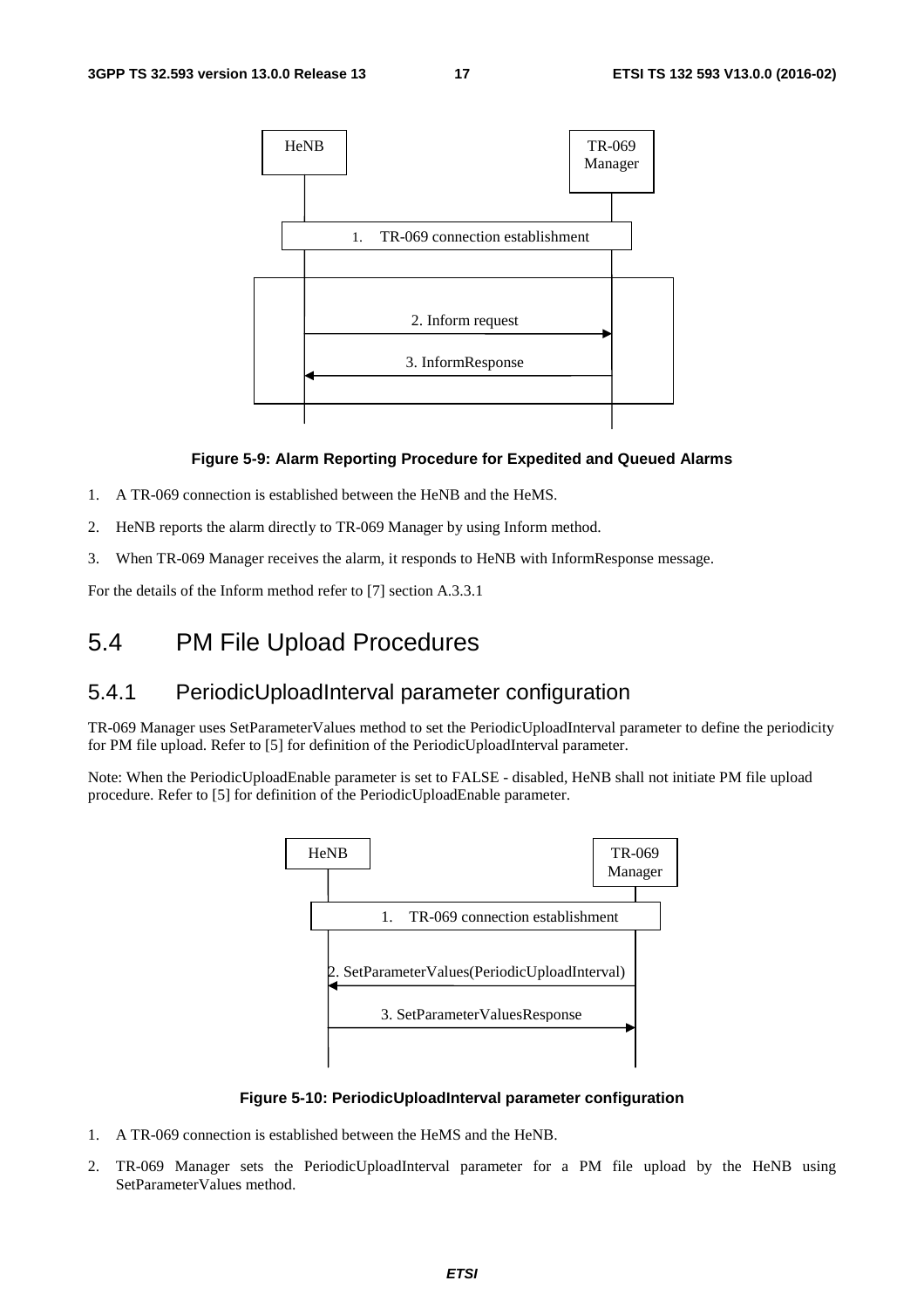3. HeNB responds to TR-069 Manager by SetParameterValuesResponse to indicate success or failure of the procedure. In case of failure, the HeNB shall return an error code.

Note: For details of the SetParameterValues method refer to TR-069 Amendment 2 [7] A.3.2.1

### 5.4.2 PM file upload



**Figure 5-11: PM file upload** 

HeNB uploads the PM file to File Server at every PeriodicUploadInterval (see [5] for parameter definition). The upload method may be one of the following: FTP, SFTP, HTTP, HTTPS (refer to [7] section A.3.2.2)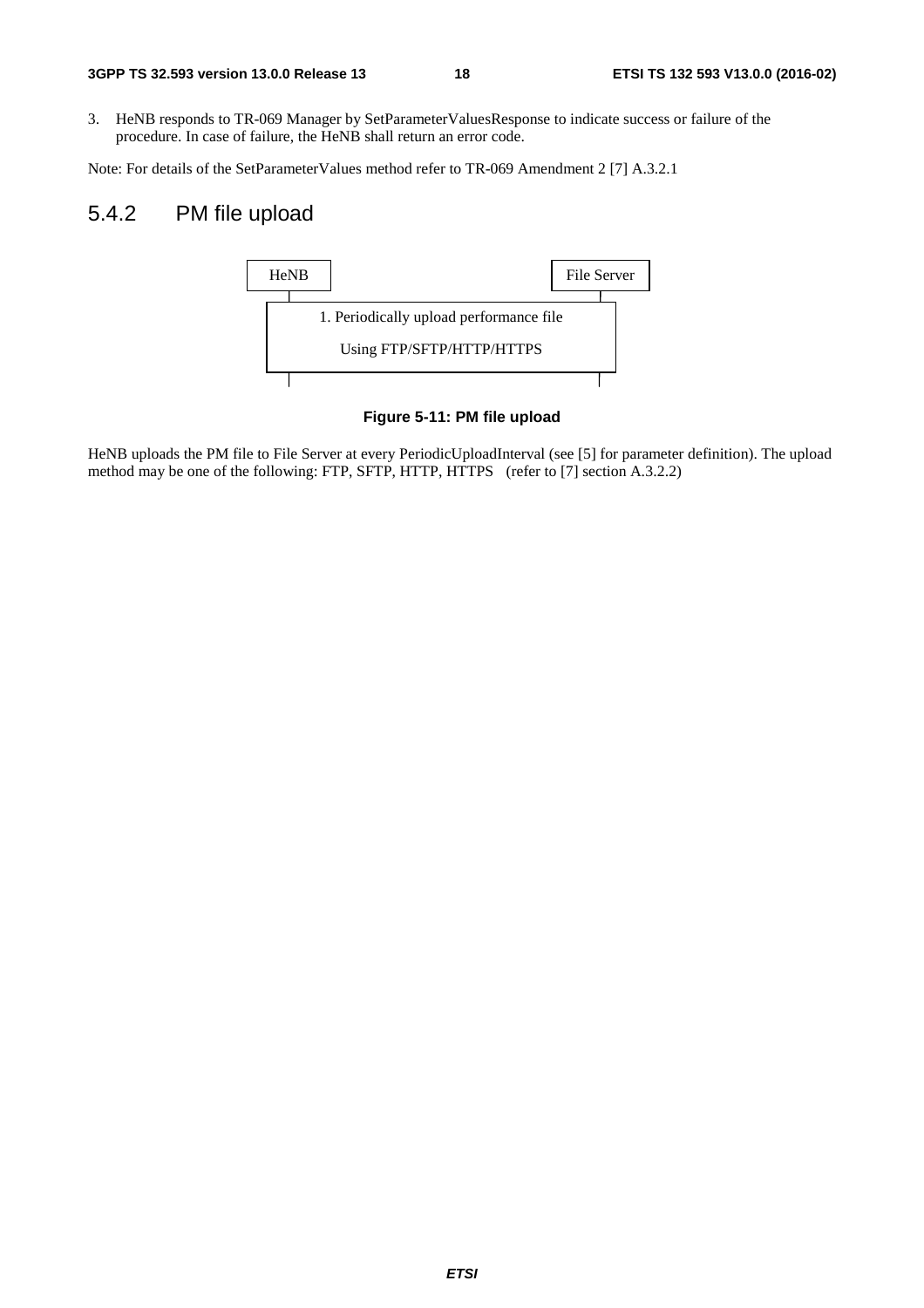# Annex A (informative): Change History

| <b>Change history</b> |              |                |           |                |                                                                       |              |            |
|-----------------------|--------------|----------------|-----------|----------------|-----------------------------------------------------------------------|--------------|------------|
| Date                  | TSG#         | TSG Doc.       | <b>CR</b> | Rev            | <b>Subject/Comment</b>                                                | <b>l</b> Old | <b>New</b> |
| Sep 2009              | SA#45        | SP-090552      |           | --             | Presentation to SA for Information                                    | --           | 1.0.0      |
| Dec 2009              | SA#46        | SP-090738 --   |           | --             | Presentation to SA for Approval                                       | 1.0.0        | 2.0.0      |
| Dec 2009              | $- -$        | --             | --        | --             | Publication                                                           | 2.0.0        | 9.0.0      |
| Jun 2010              | <b>SA#48</b> | SP-100264 1001 |           | --             | Modify errors in abbreviations and misspelled SSL/TTL in 5.1.2.3.     | 9.0.0        | 10.0.0     |
| May 2011              | SA#52        | SP-110288 003  |           | $\overline{2}$ | Correction of procedure flows for HeNB non-IPsec usage -              | 10.0.0       | 10.1.0     |
|                       |              |                |           |                | alignment with 33.320                                                 |              |            |
| Sep 2011              | SA#53        | SP-110532 007  |           |                | Add the root CA certificate pre-configuration to the discovery        | 10.1.0       | 10.2.0     |
|                       |              |                |           |                | procedures                                                            |              |            |
| Sep 2011              | SA#53        | SP-110532 009  |           | --             | Add the FQDNs of the Serving SeGW and Serving HeMS to the list 10.1.0 |              | 10.2.0     |
|                       |              |                |           |                | of parameters configured by Initial HeMS                              |              |            |
| Sep 2011              | SA#53        | SP-110634 005  |           |                | Editorial cleanup of Serving HeMS Discovery procedure                 | 10.2.0       | 11.0.0     |
| Jun 2014              | SA#64        | SP-1403331010  |           |                | Fix incorrect references to section numbers                           | 11.0.0       | 12.0.0     |
| 2016-01               |              |                |           |                | Update to Rel-13 version (MCC)                                        | 12.0.0       | 13.0.0     |